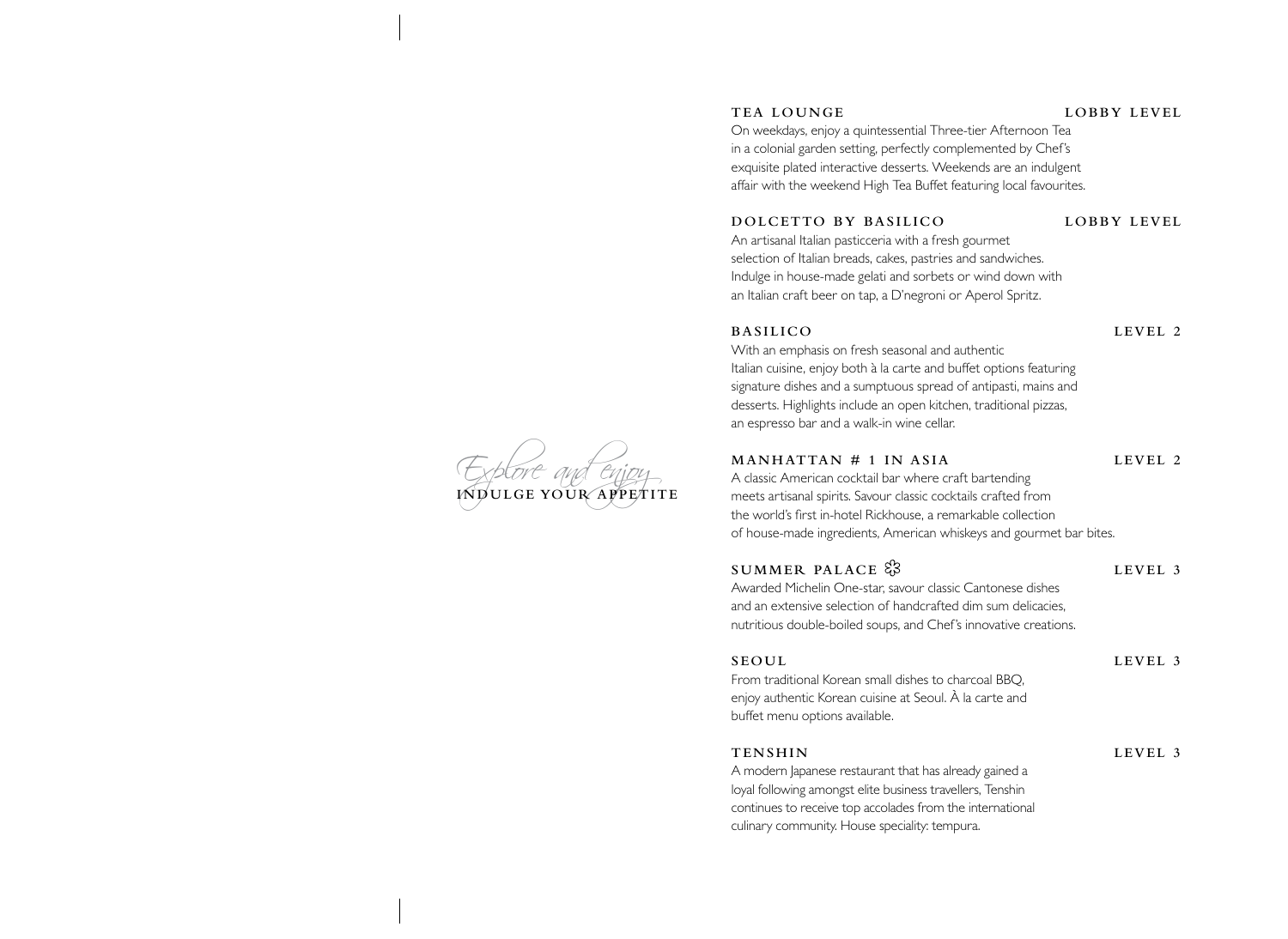Breakfast **BREAKFAST MENU SET** *(6a.m. to 11a.m.)*

ASIAN SIGNATURES *(6a.m. to 11a.m.)*

WESTERN CLASSIC **SIGNATURES**

**HEALTHY SET (V) 38** Selection of Fruit Juices or Seasonal Fruits Organic Egg White Omelette with Baby Spinach, Poached Asparagus, Nameko Mushrooms and Cherry Tomato Salad Three Pieces of Whole Grain Toast or Muffin Low-fat Yoghurt with Fresh Seasonal Berries Coffee, Decaf Coffee or Selection of Fine Teas

## **LIGHT SET (V) 35**

Selection of Fruit Juices or Seasonal Fruits Two Eggs any style with Baked Beans, Cherry Tomatoes, Hash Brown and a choice of Bacon, Ham or Sausage (Beef, Pork, Chicken) Choice of toppings for omelette: Asparagus, Tomatoes, Spinach, Mushrooms, Zucchini, Onions, Capsicums Cheddar Cheese (V) Bakery Basket or Bread Basket Coffee, Decaf Coffee or Selection of Fine Teas

Selection of Fruit Juices or Seasonal Fruits Bircher Muesli with Bananas, Dried Fruits and Seasonal Berries Three Pieces of Whole Grain Toast or Muffin Low-fat Yoghurt with Goji Berries Coffee, Decaf Coffee or Selection of Fine Teas

### **HEARTY SET 38**

 $(V)$  = Vegetarian  $(P)$  = Pork  $(S)$  = Spicy *Non-fat, low-fat or sugar-free selections are available on request* All prices are in SGD subjected to 10% service charge and applicable government taxes

 $(V)$  = Vegetarian  $(P)$  = Pork  $(S)$  = Spicy *Non-fat, low-fat or sugar-free selections are available on request* All prices are in SGD subjected to 10% service charge and applicable government taxes

### **JAPANESE SET 40**

Selection of Fruit Juices or Seasonal Fruits Classic Miso Soup with Japanese Rice Miso-Glazed Salmon, Steamed Spinach Japanese Tofu in Soya Sauce, Baby Octopus, Pickles Coffee, Decaf Coffee or Japanese Green Tea

| SINGAPORE'S FAVOURITE (V)<br>White Toast with Kaya Spread, Two Soft Poached Eggs<br>Coffee with Milk                                                                                                                                             | 22       |
|--------------------------------------------------------------------------------------------------------------------------------------------------------------------------------------------------------------------------------------------------|----------|
| <b>CLASSIC CHINESE</b><br>Rice Porridge with Condiments and a Choice of                                                                                                                                                                          | 22       |
| Fish                                                                                                                                                                                                                                             | 23       |
| Chicken                                                                                                                                                                                                                                          | 23       |
| Prawn                                                                                                                                                                                                                                            | 24       |
| THE JAPANESE WAY<br>Miso Shoyu Roasted Salmon Fish, Steamed Japanese Rice, Miso Soup,<br>Marinated Wakame and Pickles                                                                                                                            | 28       |
| EGGS BENEDICT<br>Two Poached Eggs with English Muffin, served with Hollandaise and a<br>Choice of Ham or Smoked Salmon or Crispy Bacon (P)<br>Roma Tomatoes, Mixed Green Salad (V)                                                               | 25       |
| TWO EGGS ANY STYLE - REGULAR OR EGG WHITE<br>Served with: Cherry Tomato Confit, Hand-cut Fried Potatoes or<br>Hash Brown Potatoes<br>Choice of Crispy Bacon (P), Turkey Ham, Cheddar Cheese, Bell Peppers,<br>Onions, Tomatoes, Mushrooms        | 24       |
| LUXURY START<br>Scrambled Eggs, served with Cherry Tomato Confit and<br>Poached Asparagus on English Muffin or Sesame Bagel (V)<br>Choice of Honey Roasted Kurobuta Ham (P) or<br>Smoked Salmon with Sevruga Caviar<br>with a glass of Champagne | 29<br>50 |
|                                                                                                                                                                                                                                                  |          |
| AMERICAN PANCAKE (V)<br>Banana and Blueberry Pancake with Organic Canadian Maple Syrup                                                                                                                                                           | 22       |

*<sup>(6</sup>a.m. to 11a.m.)*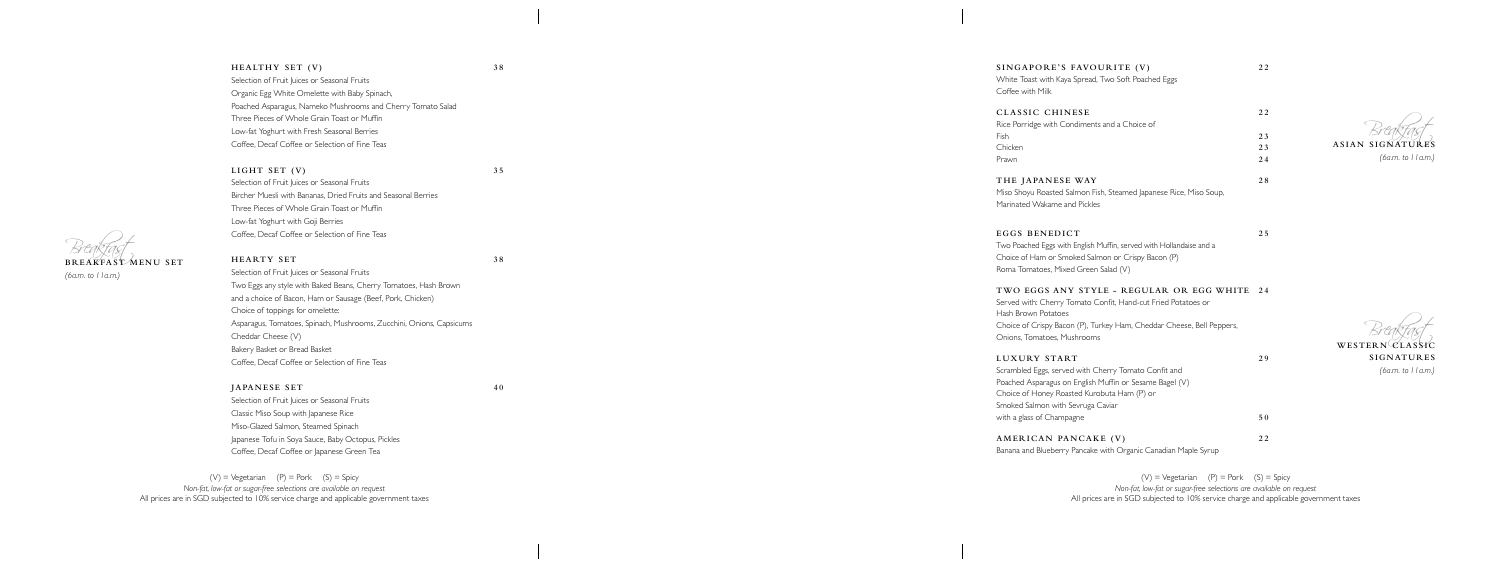15 Minutes Menu Selection

**BREAKFAST** *(6a.m. to 11a.m.)*

15 Minutes Menu Selection **LUNCH AND DINNER**

*(11a.m. to Midnight)*

15 Minutes Menu Selection **LUNCH AND DINNER**

*(11a.m. to Midnight)*

 $(V)$  = Vegetarian (P) = Pork (S) = Spicy *Non-fat, low-fat or sugar-free selections are available on request* All prices are in SGD subjected to 10% service charge and applicable government taxes

**LIGHT SET (V) 35**

Selection of Fruit Juices or Seasonal Fruits

Bircher Muesli with Bananas, Dried Fruits and Seasonal Berries

Three Pieces of Whole Grain Toast or Muffin

Low-fat Yoghurt with Goji Berries

Coffee, Decaf Coffee or Selection of Fine Teas

**AMERICAN PANCAKE (V) 22**

Banana and Blueberry Pancake with Organic Canadian Maple Syrup

**SINGAPORE'S FAVOURITE (V) 22**

 $(V)$  = Vegetarian  $(P)$  = Pork  $(S)$  = Spicy *Non-fat, low-fat or sugar-free selections are available on request* All prices are in SGD subjected to 10% service charge and applicable government taxes

White Toast with Kaya Spread, Two Soft Poached Eggs

Coffee with Milk

| THAI PRAWN SALAD                                                                    | 29  |
|-------------------------------------------------------------------------------------|-----|
| Green Papaya, Pomelo, Poached Prawns, Spring Onions, Coriander and<br>Lime Dressing |     |
| BURRATINA CHEESE (V)                                                                | 29  |
| Puglia's Creamy Burrata with Marinated Italian Tomatoes,                            |     |
| Seasonal Leaves and Aged Balsamico                                                  |     |
| 24-MONTH AGED PROSCIUTTO DI PARMA (P)                                               | 29  |
| With Three Milks Robiola Cheese and Wild Arugula Salad                              |     |
| CLASSIC CAESAR SALAD                                                                | 26  |
| Baby Romaine Hearts with Organic Quail Eggs,                                        |     |
| Toasted Ciabatta Croutons and Parmesan Shavings                                     |     |
| With Grilled Chicken                                                                | 28  |
| With Grilled Prawns                                                                 | 2.9 |
| With Smoked Salmon                                                                  | 31  |

## **SOUPS**

| FOREST MUSHROOM SOUP (V)<br>With Black Truffle Oil                                                                                                | 24  |
|---------------------------------------------------------------------------------------------------------------------------------------------------|-----|
| <b>SOUP OF THE DAY</b>                                                                                                                            | 23  |
| SANDWICHES AND MAINS                                                                                                                              |     |
| REGENT CLUB (P)<br>Choice of White or Brown Bread<br>Crispy Bacon (P), Grilled Chicken Breast, Lettuce, Mayonnaise and Steak Fries                | 34  |
| PORTOBELLO AND MOZZARELLA (V)<br>Choice of White or Brown Bread<br>Grilled Portobello Mushrooms, Tomatoes, Mozzarella Cheese,<br>Rocket and Pesto | 32  |
| PENNE ARRABIATA (V)<br>With Spicy Tomato Sauce, Parmesan Cheese, Capers And Olives                                                                | 38  |
| <b>FISH AND CHIPS</b><br>Classic English-style Fried Fish and Chips with Tartare Sauce                                                            | 38  |
| <b>DESSERTS</b>                                                                                                                                   |     |
| CLASSIC STRAWBERRY SHORTCAKE<br>With Mascarpone Cream, Vanilla Sponge and Fresh Strawberries                                                      | 1.5 |
| PRALINE CAKE<br>Dark Amedei Chocolate with Hazelnuts, and Chocolate Sponge                                                                        | 1.5 |
| FRESHLY SLICED SEASONAL FRUITS<br>With Berries                                                                                                    | 14  |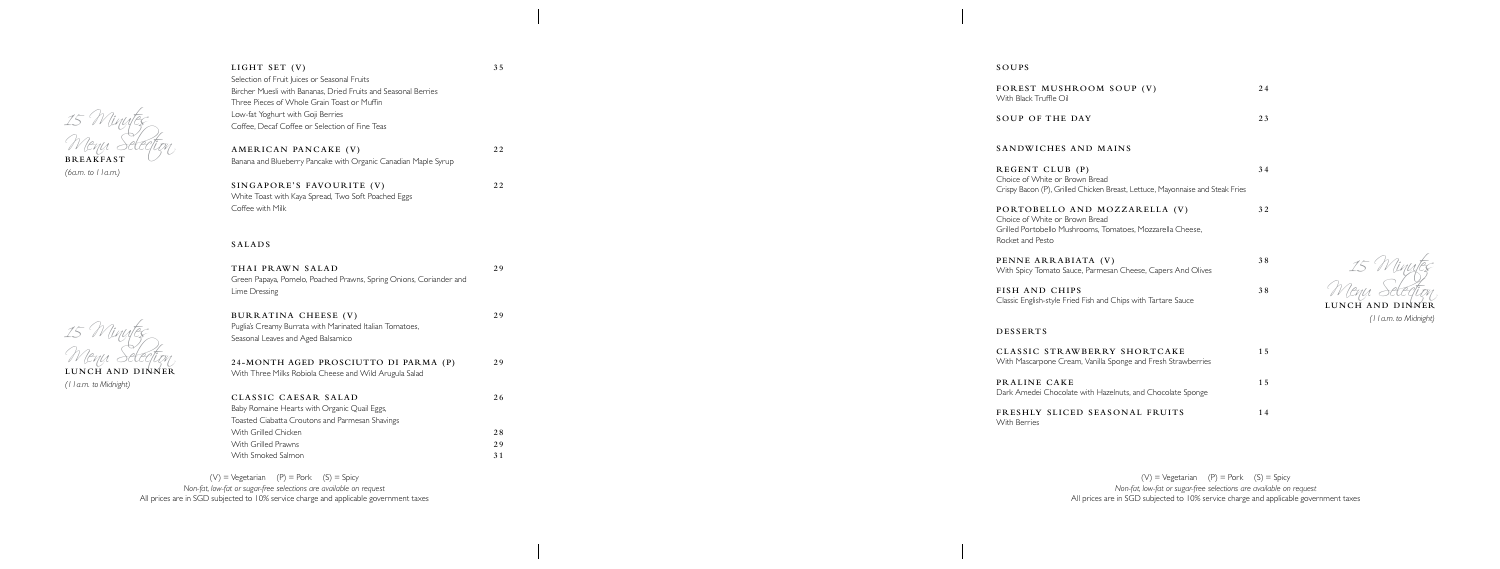

**CONGEE 29** Regent's Signature River Prawn Congee with Goji Berries and Dried Scallops

**NASI GORENG (S) 28** Fried Rice with Chicken Satay, Chicken Drumlet, Fried Egg, Prawn Crackers and Pickled Vegetables

**WONTON NOODLE (P) 28** Served with Minced Chicken, Prawn Dumplings and Char-Siu

**GRILLED SATAY 17/27** Half or One Dozen of Chicken, Lamb or Beef Satay served with Spicy Peanut Sauce

All-day dining **JAPANESE CLASSICS** *(11a.m. to Midnight)*

**CHAR KWAY TEOW 30** Fried Rice Noodles with Black Pepper Beef Tenderloin, Yellow Chives and Bean Sprouts

**SEAFOOD MEE GORENG (S) 30** Fried Yellow Noodles with Prawns, Squids, Scallops and Bean Sprouts

**SIGNATURE REGENT LOBSTER LAKSA 32** Rice Noodles with Lobster, Prawns, Fish Cake, Bean Curd and Bean Sprouts in Spicy Coconut Broth

**SINGAPORE CHICKEN RICE 28** Choice of Steamed or Roasted Chicken served with Rice, Cucumber, Tomatoes and Chicken Broth

 $(V)$  = Vegetarian  $(P)$  = Pork  $(S)$  = Spicy *Non-fat, low-fat or sugar-free selections are available on request* All prices are in SGD subjected to 10% service charge and applicable government taxes

*(11a.m. to Midnight)*

### **JAPANESE MISO SALMON 38**

 $(V)$  = Vegetarian  $(P)$  = Pork  $(S)$  = Spicy *Non-fat, low-fat or sugar-free selections are available on request* All prices are in SGD subjected to 10% service charge and applicable government taxes

Miso-Glazed Salmon Fillet, Wasabi Mashed, Almond Crusted Nasu and Grilled Asparagus with Ponzu Sauce

## **TERIYAKI CHICKEN 35**

Teriyaki Marinated Free-Range Boneless Chicken Leg with Ginger, Leek, Spinach and Honey-Glazed Baby Carrots, Japanese Rice

**BUTTER CHICKEN SET (S) 37** Butter Chicken, Tomatoes, Cashewnuts, Aloo Gobi and Butter Naan Served with Basmati Rice, Pickles, Sliced Fruits and Papadum **OCEAN GOLDEN CURRY SET (S) 37**

Fish Curry with Ladies Finger and Brinjal served with Biriyani Rice, Potatoes, Capsicums, Plain Prata, Pickles, Sliced Fruits and Papadum

**PANEER MASALA SET (V) 34**

Cottage Cheese, Dhal Tadka and Butter Naan served with Basmati Rice, Pickles Sliced Fruits and Papadum

All-day dining **INDIAN SPECIALTIES**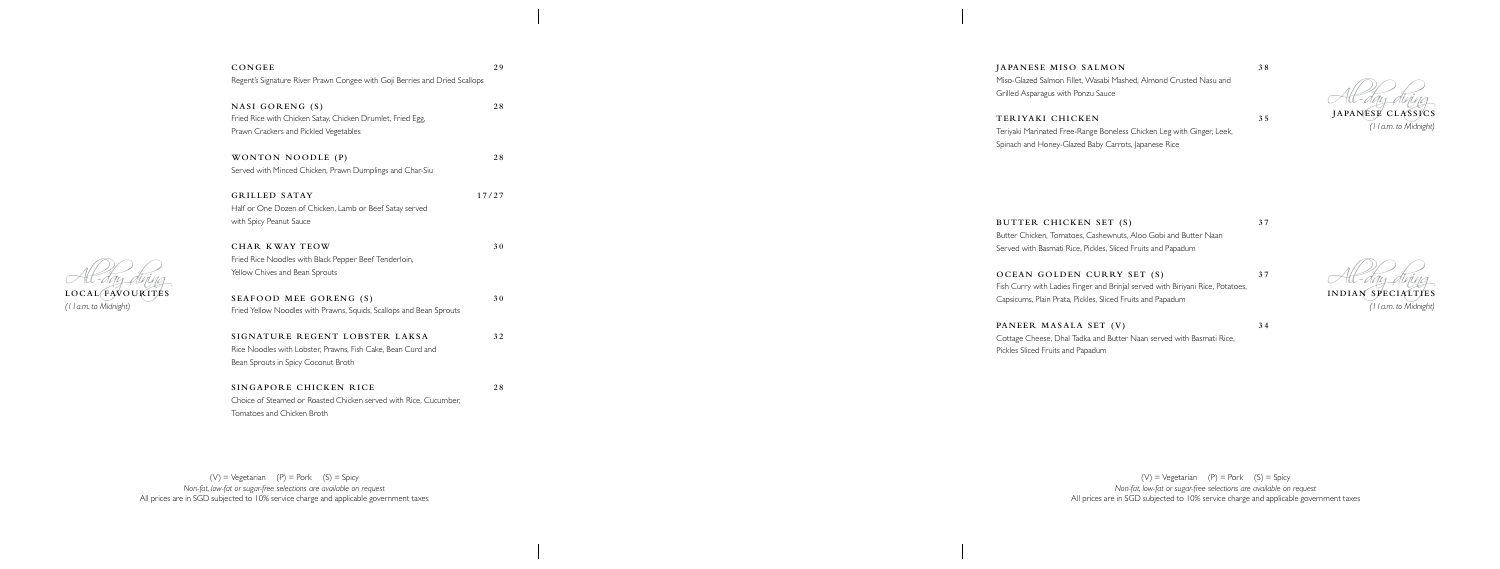All-day dining **SALADS AND SOUPS** *(11a.m. to Midnight)*

| THAI PRAWN SALAD                                         | 29 |
|----------------------------------------------------------|----|
| Green Papaya, Pomelo, Poached Prawns, Spring Onions,     |    |
| Coriander and Lime Dressing                              |    |
| BURRATINA CHEESE (V)                                     | 29 |
| Puglia's Creamy Burrata with Marinated Italian Tomatoes, |    |
| Seasonal Leaves and Aged Balsamico                       |    |
| 24-MONTH AGED PROSCIUTTO DI PARMA (P)                    | 29 |
| With Three Milks Robiola Cheese and Wild Arugula Salad   |    |
| CLASSIC CAESAR SALAD                                     | 26 |
| Baby Romaine Hearts with Organic Quail Eggs,             |    |
| Toasted Ciabatta Croutons and Parmesan Shavings          |    |
| With Grilled Chicken                                     | 28 |
| With Grilled Prawns                                      | 29 |
| With Smoked Salmon                                       | 31 |
| ROCKET AND TRUFFLE SALAD (V)                             | 29 |
| Wild Rocket with Cherry Tomatoes, Taggiasche Olives,     |    |
| Aged Parmesan Cheese and Pickled Porcini Mushrooms with  |    |
| <b>Black Truffle Dressing</b>                            |    |
| FOREST MUSHROOM SOUP (V)                                 | 24 |
| With Black Truffle Oil                                   |    |
|                                                          |    |
| SOUP OF THE DAY                                          | 23 |

 $(V)$  = Vegetarian  $(P)$  = Pork  $(S)$  = Spicy *Non-fat, low-fat or sugar-free selections are available on request* All prices are in SGD subjected to 10% service charge and applicable government taxes

All-day dining **SANDWICHES** *(11a.m. to Midnight)*

## **REGENT CLUB (P) 34**

Choice of White or Brown Bread Crispy Bacon (P), Grilled Chicken Breast, Lettuce, Mayonnaise and Steak Fries

## **PORTOBELLO AND MOZZARELLA (V) 32**

Choice of White or Brown Bread Grilled Portobello Mushrooms, Tomatoes, Mozzarella Cheese, Rocket and Pesto

## **REGENT BURGER**

| <b>CHICKEN</b> | 32 |
|----------------|----|
| WAGYU BEEF     | 39 |

## **CHOICE OF TOPPINGS (SELECT UP TO THREE):**

Bacon (P), Turkey Ham, Cheddar Cheese, Blue Cheese, Egg Avocado, Sautéed Onions, Sautéed Mushrooms, Fresh Tomatoes, Lettuce and Gherkins

Every burger comes with: Fries or Mixed Salad and Selected Sauces

 $(V)$  = Vegetarian (P) = Pork (S) = Spicy *Non-fat, low-fat or sugar-free selections are available on request* All prices are in SGD subjected to 10% service charge and applicable government taxes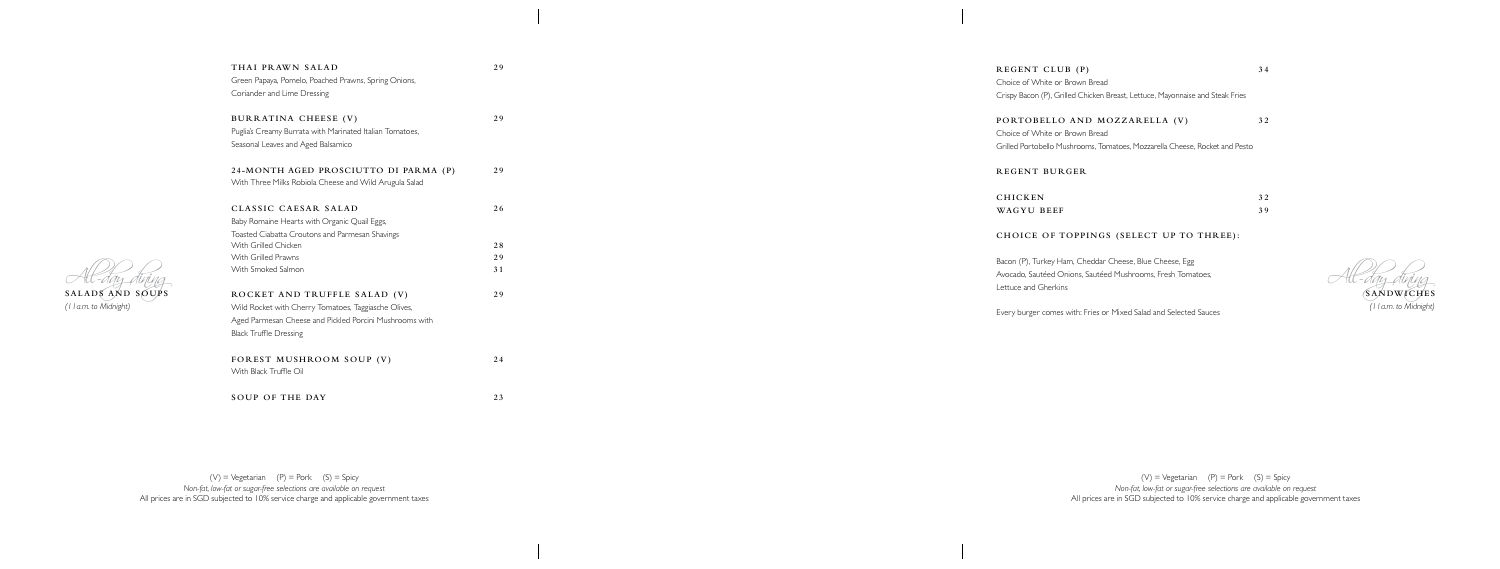

All-day dining **MAINS** *(11a.m to Midnight)*

 $(V)$  = Vegetarian  $(P)$  = Pork  $(S)$  = Spicy *Non-fat, low-fat or sugar-free selections are available on request* All prices are in SGD subjected to 10% service charge and applicable government taxes

**WAGYU BEEF LASAGNE BOLOGNESE 39** Signature Basilico Lasagne with Wagyu Beef Ragout and Aged Parmesan Cheese

**SEAFOOD LINGUINE PUGLIESE 40** Linguine Pasta with King Scallops, Tiger Prawns, Clams in Spicy San Marzano Tomato Sauce

**PENNE ARRABBIATA 38** Penne Pasta with Pachino Cherry Tomatoes and Basil Sauce, Calabrian Peperoncino Chilli and Parmesan Cheese

**GNOCCHI GORGONZOLA E NOCI (V) 39** Potato Gnocchi with Gorgonzola Cheese Cream Sauce and Roasted Walnuts

**TORTELLONI WITH PORCINI AND TRUFFLE (V) 40** Porcini Mushroom and Ricotta Cheese stuffed Tortelloni in Black Truffle Cream Sauce

 $(V)$  = Vegetarian  $(P)$  = Pork  $(S)$  = Spicy *Non-fat, low-fat or sugar-free selections are available on request* All prices are in SGD subjected to 10% service charge and applicable government taxes

| BRAISED SOYA TOFU (V)                                                    | 29 |
|--------------------------------------------------------------------------|----|
| With Sautéed Spinach, Baby Carrots, Nameko Mushrooms and Dried Shallots  |    |
| ROASTED SEA BASS                                                         | 39 |
| With Steamed Brown Rice, Sautéed Spinach and Tomato Olive Dressing       |    |
| HEALTHY ROASTED SALMON                                                   | 39 |
| With Green Beans, Green Peas, Asparagus, Broccoli and Basil Pesto        |    |
| FISH AND CHIPS                                                           | 38 |
| Classic English-style Fried Fish and Chips with Tartare Sauce            |    |
| ROASTED BABY CHICKEN                                                     | 36 |
| With Seasonal Grilled Vegetables and Baby Spinach in Grain Mustard Sauce |    |
| TUSCAN-STYLE ROASTED LAMB CHOP                                           | 43 |
| With Artichokes, Roasted Potatoes, Asparagus, Olives and Thyme Jus       |    |
| <b>CHARGRILLED ANGUS BEEF TENDERLOIN</b>                                 | 49 |
| With Wild Mushroom Ragout, Roasted Potatoes and Rosemary Jus             |    |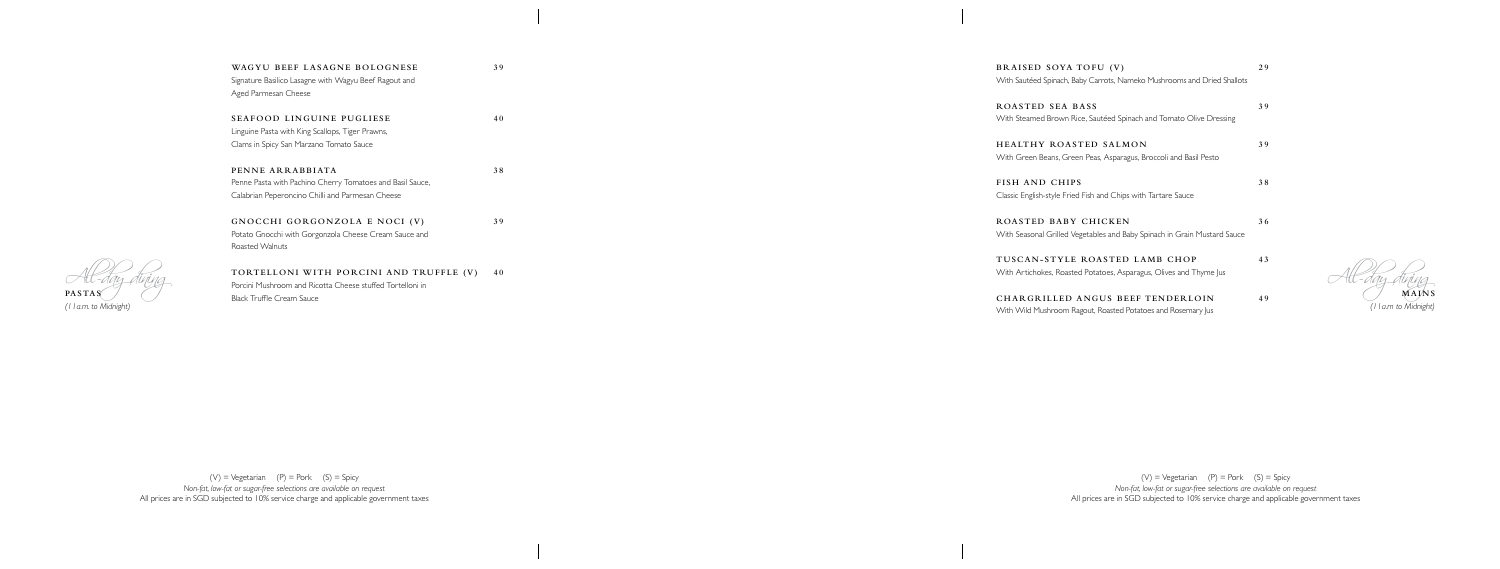**PIZZA MARGHERITA (V) 32** With San Marzano Tomatoes, Fresh Italian Mozzarella Cheese and Oregano

**EXTRA TOPPINGS**

**5**

## **CHOICE OF**

Prawns, Tuna, Anchovies, Turkey Ham, Spicy Sausage (P), Mushrooms, Capsicums, Cherry Tomatoes, Black Olives, Broccoli, Spinach, Asparagus.

**PIZZA DIAVOLA (P) 34** With Spicy Pork Sausage, San Marzano Tomatoes, Fresh Italian Mozzarella Cheese and Oregano

**PIZZA VEGETARIANA (V) 32**

With Zucchini, Eggplant, Bell Peppers, Mushrooms and Sautéed Spinach, Tomatoes, Fresh Italian Mozzarella Cheese and Oregano

**FOCACCIA AL TARTUFO NERO (V) 32** With Italian Black Truffle and Mascarpone Cheese, Provolone Cheese and Mozzarella

**CLASSIC STRAWBERRY SHORTCAKE 15**

 $\sqrt{\texttt{DESSERT}}$ *(11a.m. to Midnight)*

All-day dining **CHILDREN'S MENU**

 $(V)$  = Vegetarian  $(P)$  = Pork  $(S)$  = Spicy *Non-fat, low-fat or sugar-free selections are available on request* All prices are in SGD subjected to 10% service charge and applicable government taxes

| With Mascarpone Cream, Vanilla Sponge and Fresh Strawberries               |    |
|----------------------------------------------------------------------------|----|
| PRALINE CAKE<br>Dark Amedei Chocolate with Hazelnuts, and Chocolate Sponge | 15 |
| FERROVIA CHERRY CAKE<br>Cherry, Chocolate and Cream Cake                   | 15 |
| SELECTION OF ICE-CREAM AND SORBET                                          | 12 |
| FRESHLY SLICED SEASONAL FRUITS<br><b>With Berries</b>                      | 14 |
| CHOICE OF FOUR EUROPEAN CHEESES<br>With Truffle Honey and Dried Fruits     | 26 |
|                                                                            |    |
| AMERICAN MAC AND CHEESE (V)<br>Macaroni Pasta with Creamy Cheese           | 14 |
| ROASTED SALMON<br>With Steamed Vegetables                                  | 20 |
| FRIED RICE (V)<br>Egg and Vegetables with Stir-Fried Rice                  | 16 |
| <b>CHICKEN NUGGETS</b><br>With French Fries and Ketchup                    | 14 |

All-day dining **SIGNATURE PIZZAS FROM BASILICO** *(12p.m. to 10p.m.)*

*(11a.m. to Midnight)*

 $(V)$  = Vegetarian  $(P)$  = Pork  $(S)$  = Spicy *Non-fat, low-fat or sugar-free selections are available on request* All prices are in SGD subjected to 10% service charge and applicable government taxes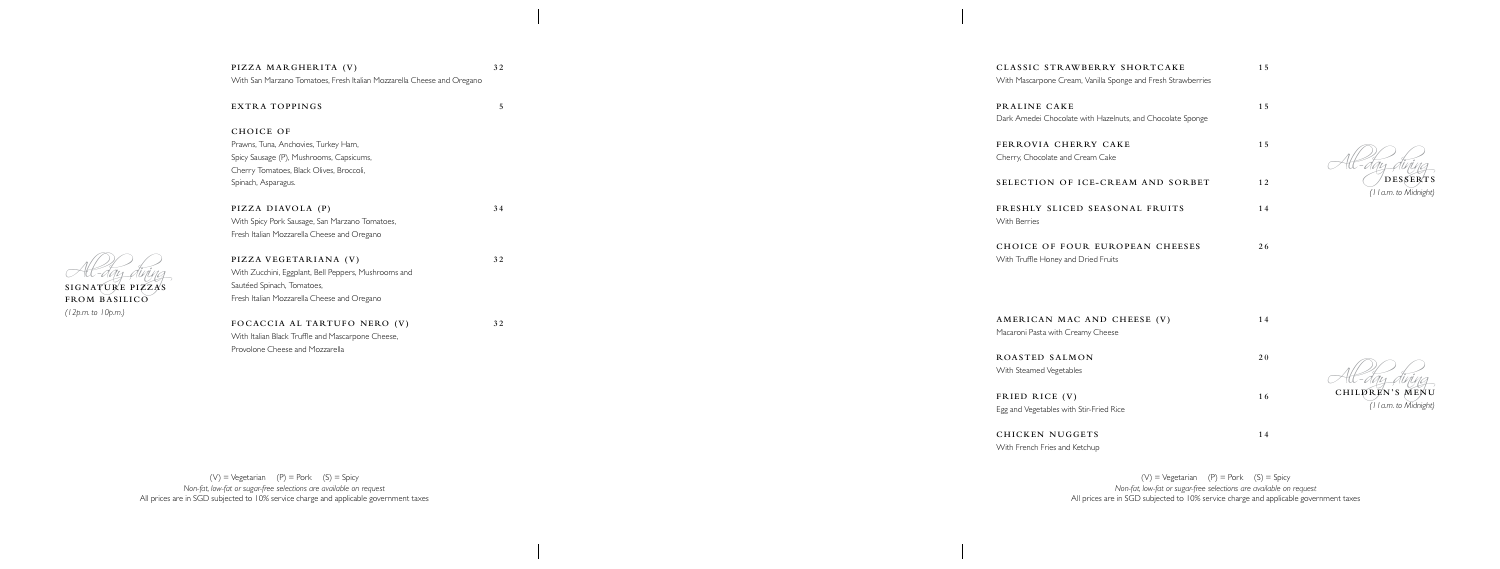Midnight Menu **MIDNIGHT BITES** 

*(12a.m. to 6a.m)*

| CONGEE<br>Regent's Signature River Prawn Congee with Goji Berries and Dried Scallops                                                                                                                                                                            | 29             |
|-----------------------------------------------------------------------------------------------------------------------------------------------------------------------------------------------------------------------------------------------------------------|----------------|
| NASI GORENG (S)<br>Fried rice with Chicken Satay, Chicken Drumlet, Fried Egg,<br>Prawn Crackers and Pickled Vegetables                                                                                                                                          | 28             |
| <b>SEAFOOD MEE GORENG</b><br>Fried Yellow Noodles with Prawns, Squids, Scallops and Bean Sprouts                                                                                                                                                                | 30             |
| CLASSIC CAESAR SALAD<br>Baby Romaine Hearts with Organic Quail Eggs,<br>Toasted Ciabatta Croutons and Parmesan Shavings                                                                                                                                         | 26             |
| With Grilled Chicken<br>With Grilled Prawns<br>With Smoked Salmon                                                                                                                                                                                               | 28<br>29<br>31 |
| <b>REGENT BURGER</b>                                                                                                                                                                                                                                            |                |
| <b>CHICKEN</b><br>WAGYU BEEF                                                                                                                                                                                                                                    | 32<br>39       |
| CHOICE OF TOPPINGS (SELECT UP TO THREE):<br>Bacon (P), Turkey Ham, Cheddar Cheese, Blue Cheese, Egg<br>Avocado, Sautéed Onions, Sautéed Mushrooms, Fresh Tomatoes,<br>Lettuce and Gherkins<br>Every burger comes with: Fries or Mixed Salad and Selected Sauces |                |

## **REGENT CLUB (P) 34**

 $(V)$  = Vegetarian  $(P)$  = Pork  $(S)$  = Spicy *Non-fat, low-fat or sugar-free selections are available on request* All prices are in SGD subjected to 10% service charge and applicable government taxes

Choice of White or Brown Bread Crispy Bacon (P), Grilled Chicken Breast, Lettuce, Mayonnaise and Steak Fries

### **SOFT DRINKS**

| Coke, Diet Coke, Sprite |  |
|-------------------------|--|
| Home-made Lemonade      |  |

# **FRESH JUICES**

| Orange, Guava, Pineapple, Juice of the Day |  |
|--------------------------------------------|--|
|--------------------------------------------|--|

### **HOT DRINKS**

| Espresso, Cafe Latte or Cappuccino (Regular or Decaf) |  |
|-------------------------------------------------------|--|
| Selection of Fine Teas or Herbal Infusions            |  |

## **ALCOHOLIC BEVERAGES**

| <b>BOTTLED BEER</b><br>Tiger<br>Heineken<br>Corona | GLS | BTL<br>15<br>16<br>17 |
|----------------------------------------------------|-----|-----------------------|
| GIN                                                |     |                       |
| Gordon's                                           | 15  | 180                   |
| Bombay Sapphire                                    | 18  | 210                   |
| <b>VODKA</b>                                       |     |                       |
| Stolichnaya                                        | 16  | 200                   |
| Grey Goose                                         | 21  | 360                   |
| <b>SCOTCH WHISKY</b>                               |     |                       |
| Johnnie Walker Black Label                         | 19  | 330                   |
| Chivas Regal 12 Years                              | 22  | 240                   |

BEVERAGES

All prices are in SGD subjected to 10% service charge and applicable government taxes